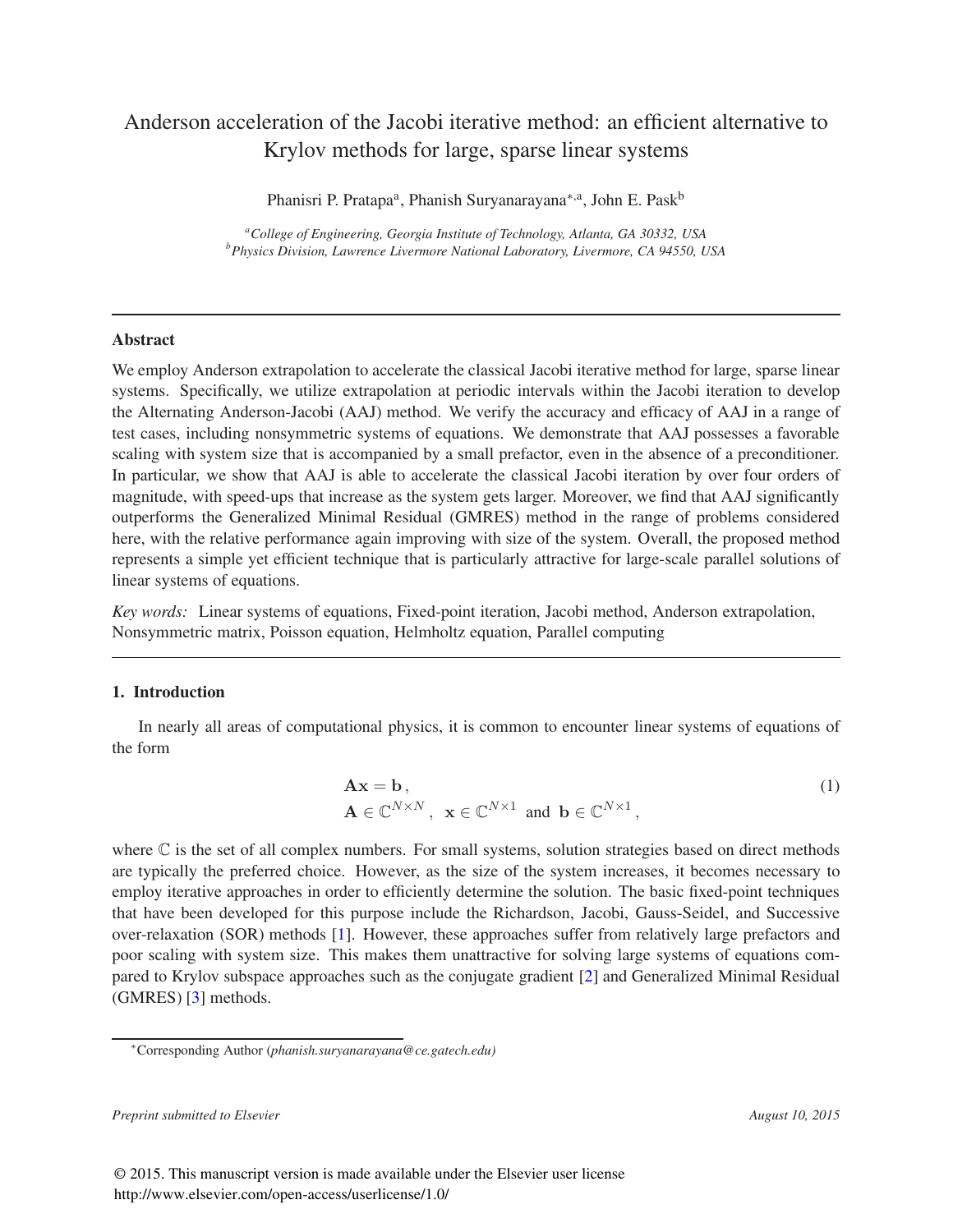In spite of the aforementioned limitations of basic fixed-point methods, the Jacobi iteration stands out because of its tremendous simplicity and potential for massive parallelization. This motivates the development of strategies that are able to significantly accelerate the convergence of the Jacobi method, while maintaining its underlying locality and simplicity to the maximum extent possible. Examples of such approaches include the Chebyshev acceleration technique [1] and the recently proposed Scheduled Relaxation Jacobi (SRJ) method [4]. However, Chebyshev acceleration requires knowledge of the extremal eigenvalues of the matrix A. Furthermore, the SRJ method as currently formulated is restricted to linear systems arising from second-order finite-difference discretization of elliptic equations. For such reasons, Krylov subspace techniques remain yet the methods of choice for the solution of large, sparse linear systems.

Anderson's extrapolation [5] is a widely used approach for accelerating the convergence of non-linear fixed-point iterations. In particular, it has found great success in the field of electronic structure calculations to speed-up the convergence of the Self-Consistent Field (SCF) iteration [6, 7, 8]. In this context, Anderson's technique is also referred to as Pulay's Direct Inversion in the Iterative Subspace (DIIS) method [9]. This approach has also recently been adopted to accelerate the convergence of non-linear fixed-point iterations in coupled fluid-structure transient thermal problems [10], as well as neutronics and plasma physics [11]. As discussed in Section 5.2.2, in the context of linear systems of equations, Anderson's technique bears a close connection to the GMRES method [12, 13, 14].

In the present work, we treat the Jacobi method as a fixed-point iteration and employ Anderson's extrapolation to accelerate its convergence. However, rather than applying the extrapolation in every step, we employ it at periodic intervals within the Jacobi iteration. We refer to this approach as the Alternating Anderson Jacobi (AAJ) method. We verify the accuracy, efficiency, and generality of AAJ in a range of test cases, including nonsymmetric, 3D Poisson, and complex-valued Helmholtz problems. In particular, we demonstrate that AAJ is able to accelerate the classical Jacobi method by factors exceeding 10, 000, and substantially outperform GMRES in the process. The remainder of this paper is organized as follows. In Sections 2 and 3, we discuss the Jacobi method and the Anderson-Jacobi (AJ) method, respectively. Next, we present the AAJ method in Section 4, which we validate through a range of test cases in Section 5. Finally, we conclude in Section 6.

## 2. Jacobi method

Consider the linear system of equations described by Eqn. 1. The matrix A can be split as

$$
\mathbf{A} = \mathbf{D} + \mathbf{R},\tag{2}
$$

where all the off-diagonal components of the matrix  $\mathbf{D} \in \mathbb{C}^{N \times N}$  and the diagonal components of  $\mathbf{R} \in$  $\mathbb{C}^{N\times N}$  are identically zero. Using this decomposition, Eqn. 1 can be rewritten as the fixed-point problem

$$
\mathbf{x} = \mathbf{g}(\mathbf{x}),\tag{3}
$$

where the mapping

$$
\mathbf{g}(\mathbf{x}) = \mathbf{D}^{-1}(\mathbf{b} - \mathbf{R}\mathbf{x}). \tag{4}
$$

In this setting, the residual can be defined to be

$$
\mathbf{f}(\mathbf{x}) = \mathbf{g}(\mathbf{x}) - \mathbf{x} \,. \tag{5}
$$

Further, the error

$$
\mathbf{e}(\mathbf{x}) = \mathbf{x} - \mathbf{x}^*,\tag{6}
$$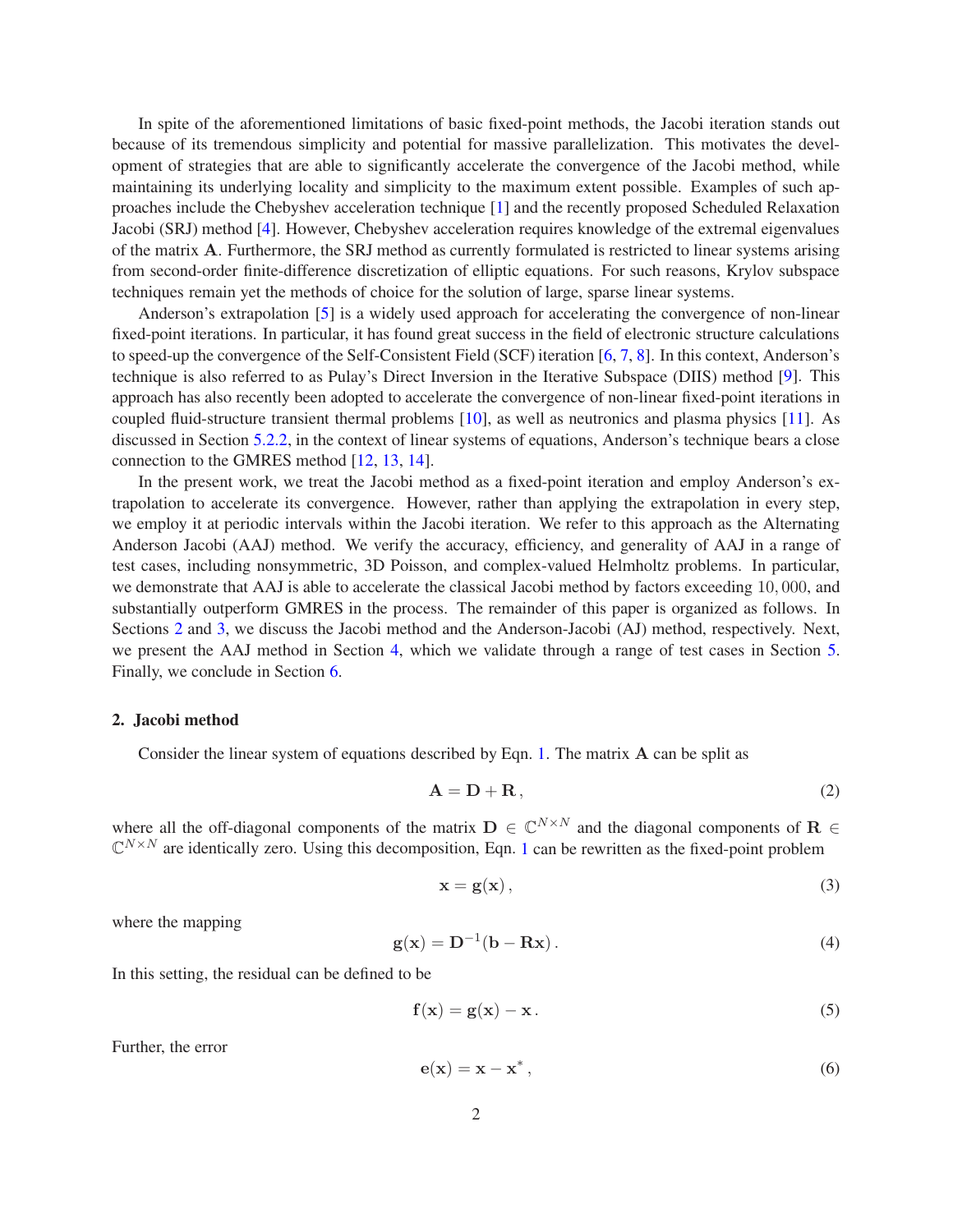where  $x^*$  denotes the solution of the linear system in Eqn. 1. This Jacobi-type reformulation is predicated on the assumption that there are no zeros on the diagonal of D, and therefore by extension the diagonal of A.

The Jacobi method [1, 15] proposes to solve the fixed-point problem in Eqn. 3 using an iteration of the form

$$
\mathbf{x}_{k+1} = \mathbf{g}(\mathbf{x}_k),\tag{7}
$$

where the subscript  $k$  is used to represent the iteration number. In this approach, the relationship between the error/residual in any two consecutive iterates can be shown to be

$$
\mathbf{e}(\mathbf{x}_{k+1}) = (\mathbf{I} - \mathbf{D}^{-1}\mathbf{A})\mathbf{e}(\mathbf{x}_k), \quad \mathbf{f}(\mathbf{x}_{k+1}) = (\mathbf{I} - \mathbf{D}^{-1}\mathbf{A})\mathbf{f}(\mathbf{x}_k).
$$
 (8)

It follows that the Jacobi method is effective at nullifying the error/residual components corresponding to eigenvalues of  $(I - D^{-1}A)$  whose magnitudes are close to zero, and relatively ineffective at nullifying components corresponding to eigenvalues with magnitudes near but less than unity. In particular, convergence of the Jacobi iteration requires

$$
\|\mathbf{I} - \mathbf{D}^{-1}\mathbf{A}\| < 1,\tag{9}
$$

where ||.|| refers to the 2-norm. Such a constraint limits the applicability of the Jacobi method, which motivates suitable modification of the underlying iteration.

The Weighted Jacobi (WJ) method [1, 15] represents a generalization of the aforedescribed Jacobi technique, wherein the fixed-point iteration in Eqn. 7 takes the form

$$
\mathbf{x}_{k+1} = (1 - \omega)\mathbf{x}_k + \omega \mathbf{g}(\mathbf{x}_k). \tag{10}
$$

In terms of the residual, the above equation reduces to

$$
\mathbf{x}_{k+1} = \mathbf{x}_k + \omega \mathbf{f}(\mathbf{x}_k). \tag{11}
$$

The scalar  $\omega \in \mathbb{C}$  is referred to as the relaxation parameter, with the specific choice of  $\omega = 1$  yielding the standard Jacobi iteration. Analogous to the Jacobi method, the progression of error/residual in the WJ iteration can be expressed as

$$
\mathbf{e}(\mathbf{x}_{k+1}) = \left(\mathbf{I} - \omega \mathbf{D}^{-1} \mathbf{A}\right) \mathbf{e}(\mathbf{x}_k), \quad \mathbf{f}(\mathbf{x}_{k+1}) = \left(\mathbf{I} - \omega \mathbf{D}^{-1} \mathbf{A}\right) \mathbf{f}(\mathbf{x}_k).
$$
 (12)

It follows that the WJ approach is efficient for error/residual components corresponding to eigenvalues of  $(I - \omega D^{-1}A)$  whose magnitudes are near zero, while relatively inefficient at reducing components corresponding to eigenvalues with magnitudes close to but less than one. Furthermore, convergence of the WJ method requires

$$
\|\mathbf{I} - \omega \mathbf{D}^{-1} \mathbf{A}\| < 1. \tag{13}
$$

Overall, when  $D^{-1}A$  has eigenvalues with positive real part, an appropriately small relaxation parameter  $\omega$ can be chosen to enable convergence when the standard Jacobi method diverges. However, doing so negatively impacts the performance of the WJ method in neutralizing error/residual components corresponding to small-magnitude eigenvalues of  $D^{-1}A$ . A detailed description and analysis of the classical Jacobi method and its weighted counterpart can be found in standard texts [1, 15, 16, 17].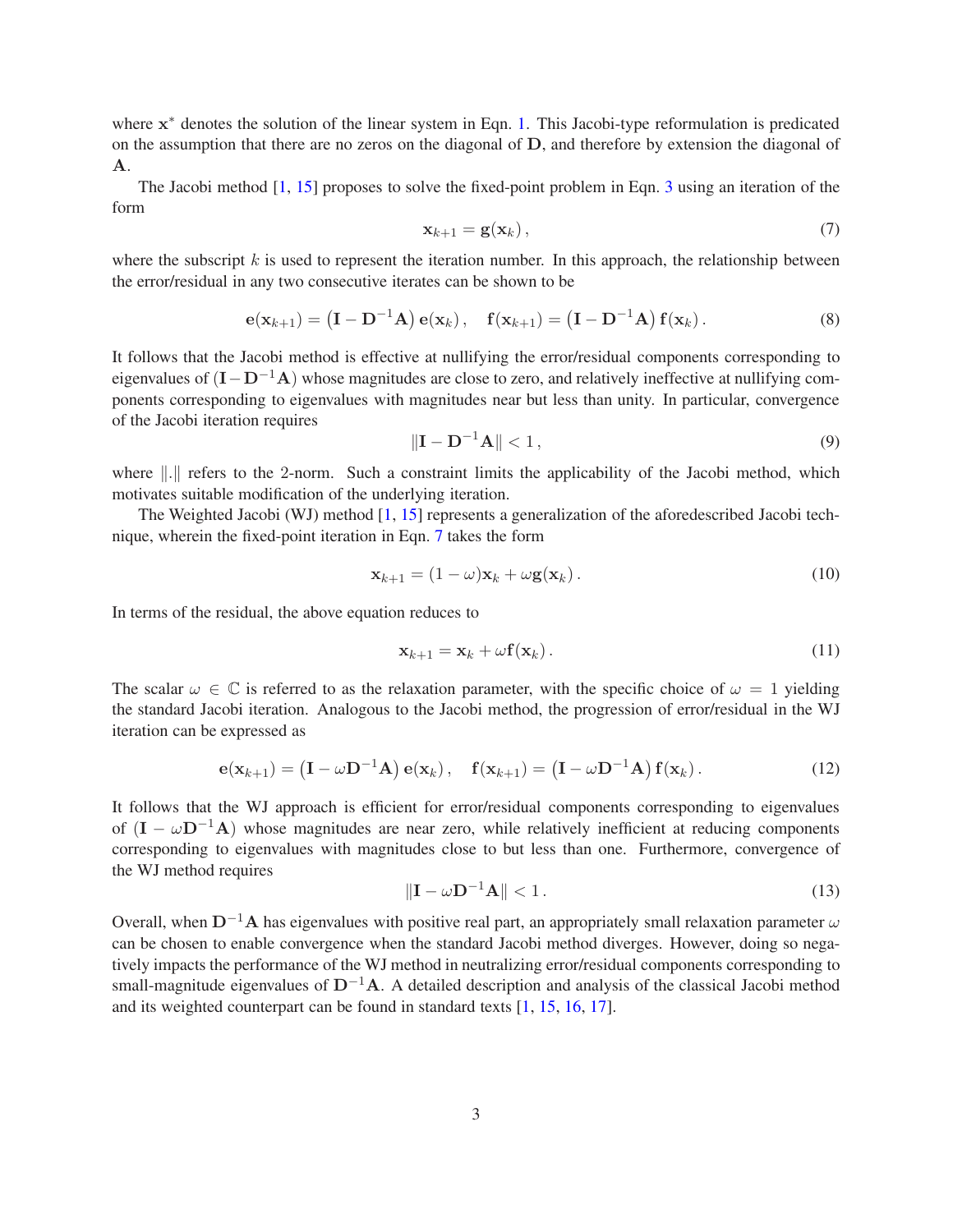#### 3. Anderson-Jacobi method

The extrapolation method of Anderson [5] is a widely used approach for accelerating the convergence of non-linear fixed-point iterations [7, 10, 11]. It has been particularly successful at enhancing the convergence of the Self-Consistent Field (SCF) method in electronic structure calculations [8, 12]. In the linear setting, it has been shown that Anderson's approach bears a close connection to the Generalized Minimal Residual (GMRES) method [12, 13, 14]. Notably, Anderson demonstrated in his original work [5] that the proposed extrapolation technique can be employed to significantly improve the performance of the Jacobi method, among others. In spite of this, such an approach for solving linear systems of equations—which we shall refer to as the Anderson-Jacobi (AJ) method—has received little attention subsequently. In this work, we demonstrate that AJ is an efficient method for solving large systems of equations. In fact, as shown in Section 5, it is able to consistently outperform GMRES for all the cases considered here.

In the AJ method, the fixed-point iteration in Eqn. 11 is generalized to

$$
\mathbf{x}_{k+1} = \bar{\mathbf{x}}_k + \beta \mathbf{f}(\bar{\mathbf{x}}_k), \tag{14}
$$

where  $\bar{\mathbf{x}}_k$  denotes the weighted average of the previous iterates and  $\beta \in \mathbb{C}$  is a parameter. Specifically,

$$
\bar{\mathbf{x}}_k = \mathbf{x}_k - \sum_{j=1}^m \gamma_j \left( \mathbf{x}_{k-m+j} - \mathbf{x}_{k-m+j-1} \right), \qquad (15)
$$

where  $m + 1$  is the number of iterates used for extrapolation. The scalars  $\Gamma_k = \begin{bmatrix} \gamma_1 & \gamma_2 & \dots & \gamma_m \end{bmatrix}^T \in$  $\mathbb{C}^{m \times 1}$  are chosen so as to minimize the  $l_2$  norm of the residual, i.e.,

$$
\Gamma_k = \arg\min_{\Gamma_k} \|\mathbf{f}(\bar{\mathbf{x}}_k)\|^2. \tag{16}
$$

Introducing the notation

$$
\mathbf{X}_k = \left[ (\mathbf{x}_{k-m+1} - \mathbf{x}_{k-m}) \quad (\mathbf{x}_{k-m+2} - \mathbf{x}_{k-m+1}) \quad \dots \quad (\mathbf{x}_k - \mathbf{x}_{k-1}) \right] \in \mathbb{C}^{N \times m}, \tag{17}
$$

$$
\mathbf{F}_k = \left[ \left( \mathbf{f}(\mathbf{x}_{k-m+1}) - \mathbf{f}(\mathbf{x}_{k-m}) \right) \left( \mathbf{f}(\mathbf{x}_{k-m+2}) - \mathbf{f}(\mathbf{x}_{k-m+1}) \right) \dots \left( \mathbf{f}(\mathbf{x}_k) - \mathbf{f}(\mathbf{x}_{k-1}) \right) \right] \in \mathbb{C}^{N \times (n \cdot k)}
$$

the optimized  $\Gamma_k$  satisfy the relation

$$
\left(\mathbf{F}_k^T \mathbf{F}_k\right) \Gamma_k = \mathbf{F}_k^T \mathbf{f}(\mathbf{x}_k). \tag{19}
$$

Thereafter, the update formula in Eqn. 14 can be written as

$$
\mathbf{x}_{k+1} = \mathbf{x}_k + \beta \mathbf{f}(\mathbf{x}_k) - (\mathbf{X}_k + \beta \mathbf{F}_k)(\mathbf{F}_k^T \mathbf{F}_k)^{-1} \mathbf{F}_k^T \mathbf{f}(\mathbf{x}_k).
$$
 (20)

The aforedescribed AJ approach can also be interpreted as a multi-secant type method [7, 18]. In this context, the AJ iteration generalizes Eqn. 11 to take the form

$$
\mathbf{x}_{k+1} = \mathbf{x}_k + \mathbf{C}_k \mathbf{f}(\mathbf{x}_k). \tag{21}
$$

The matrix  $C_k \in \mathbb{C}^{N \times N}$  is set to the solution of the constrained minimization [7, 8]

$$
\min_{\mathbf{C}_k} \|\mathbf{C}_k + \beta \mathbf{I}\|
$$
  
s.t. 
$$
\mathbf{C}_k \mathbf{F}_k = \mathbf{X}_k,
$$
 (22)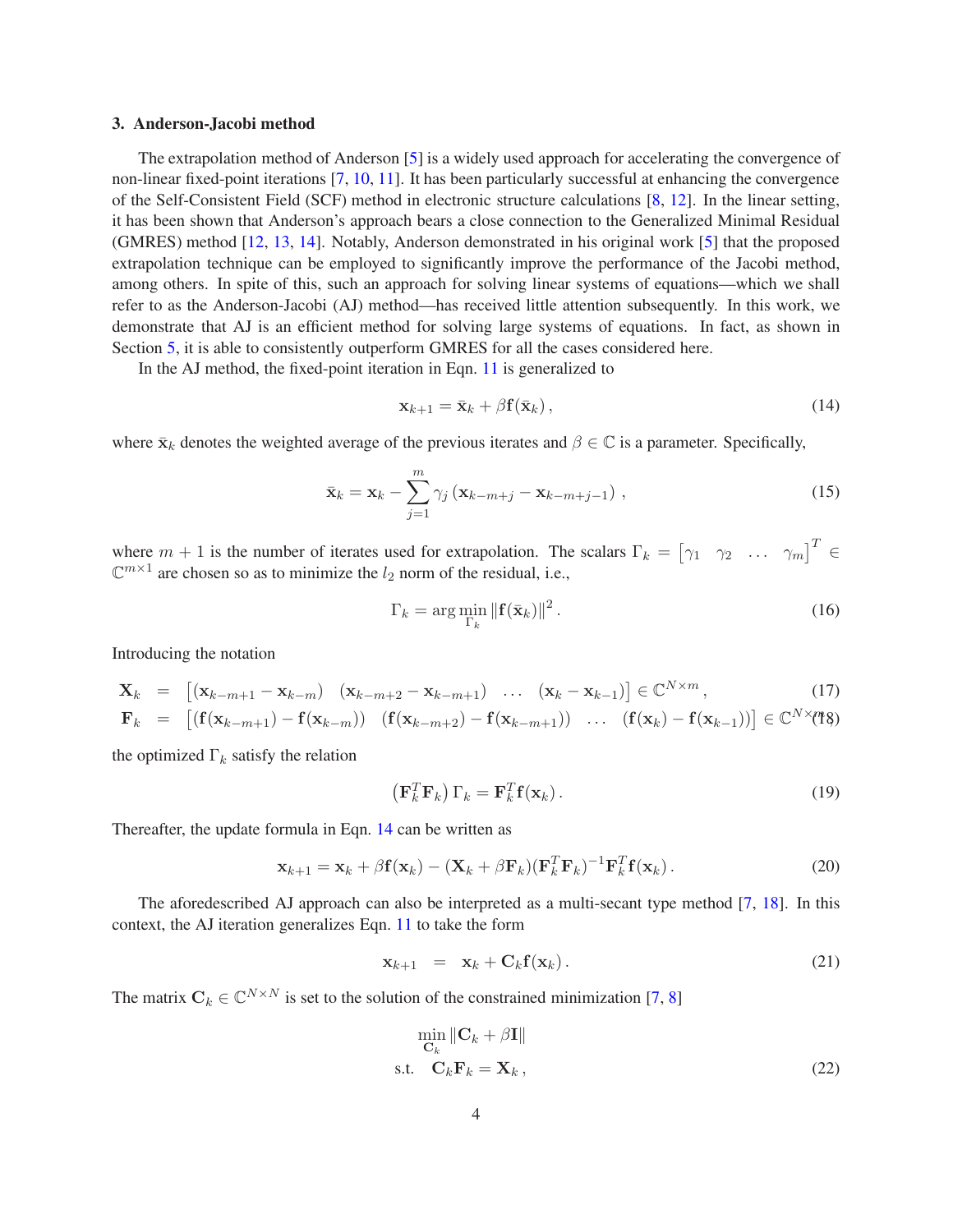where  $I \in \mathbb{R}^{N \times N}$  is the identity matrix, with  $\mathbb R$  denoting the set of all real numbers. The solution to this variational problem is

$$
\mathbf{C}_k = \beta \mathbf{I} - (\mathbf{X}_k + \beta \mathbf{F}_k)(\mathbf{F}_k^T \mathbf{F}_k)^{-1} \mathbf{F}_k^T.
$$
 (23)

On substituting this expression for  $C_k$  into Eqn. 21, the AJ fixed-point iteration in Eqn. 20 is recovered. It is worth noting that the constraint in Eqn. 22 can be expressed as

$$
(\mathbf{C}_k \mathbf{D}^{-1} \mathbf{A}) \mathbf{X}_k = \mathbf{X}_k, \qquad (24)
$$

from which it can be inferred that  $C_k$  is designed to approximate  $A^{-1}D$  in Anderson's extrapolation.

In the AJ method, the relation between the error/residual at consecutive iterations can be written as

$$
\mathbf{e}(\mathbf{x}_{k+1}) = \left(\mathbf{I} - \mathbf{C}_k \mathbf{D}^{-1} \mathbf{A}\right) \mathbf{e}(\mathbf{x}_k), \quad \mathbf{f}(\mathbf{x}_{k+1}) = \left(\mathbf{I} - \mathbf{C}_k \mathbf{D}^{-1} \mathbf{A}\right) \mathbf{f}(\mathbf{x}_k).
$$
 (25)

From these equations, it can be deduced that the AJ update is a contraction provided

$$
\|\mathbf{I} - \mathbf{C}_k \mathbf{D}^{-1} \mathbf{A}\| < 1. \tag{26}
$$

Furthermore, the fixed-point iteration will converge faster when  $C_k$  is able to better approximate  $A^{-1}D$ . As a result, the AJ method significantly accelerates the convergence of the basic Jacobi iteration, as verified in Section 5. Overall, the AJ method can be viewed as a generalization of the Weighted Jacobi (WJ) method, since it replaces the constant matrix  $\omega I$  with a dynamically updated matrix  $C_k$ . Furthermore, AJ reduces to WJ on setting  $\beta = \omega$  and  $m = 0$ .

## 4. Alternating Anderson-Jacobi method

The weighted Jacobi method typically suffers from slow convergence due to its inability to efficiently reduce the 'low frequency' components of the error/residual. Here and henceforth, 'low frequency' and 'high frequency' error/residual components denote those corresponding to the eigenvalues of  $(I - \omega D^{-1}A)$ with magnitude close to unity and zero, respectively. In this work, we aim to develop an accelerated variant of the Jacobi method, while seeking to retain its tremendous simplicity, locality, and potential for scalability on massively parallel architectures. We shall refer to this generalization, which incorporates both Weighted Jacobi (WJ) and Anderson-Jacobi (AJ) updates, as the Alternating Anderson-Jacobi (AAJ) method.

In Fig. 1, we outline the algorithm of the proposed AAJ method. We have used  $x_0$  to represent the initial guess, r to denote the normalized  $l_2$  norm of the residual, and  $\epsilon$  to signify the tolerance specified for convergence. In the AAJ approach, the fixed-point iteration takes the form

$$
\mathbf{x}_{k+1} = \mathbf{x}_k + \mathbf{B}_k \mathbf{f}(\mathbf{x}_k), \qquad (27)
$$

where the matrix

$$
\mathbf{B}_{k} = \begin{cases} \omega \mathbf{I} & \text{if } (k+1)/p \notin \mathbb{N} \,, \\ \beta \mathbf{I} - (\mathbf{X}_{k} + \beta \mathbf{F}_{k})(\mathbf{F}_{k}^{T} \mathbf{F}_{k})^{-1} \mathbf{F}_{k}^{T} & \text{if } (k+1)/p \in \mathbb{N} \,. \end{cases}
$$
(28)

In this setting, the relationship between the error/residual at consecutive iterations can be written as

$$
\mathbf{e}(\mathbf{x}_{k+1}) = \left(\mathbf{I} - \mathbf{B}_k \mathbf{D}^{-1} \mathbf{A}\right) \mathbf{e}(\mathbf{x}_k), \quad \mathbf{f}(\mathbf{x}_{k+1}) = \left(\mathbf{I} - \mathbf{B}_k \mathbf{D}^{-1} \mathbf{A}\right) \mathbf{f}(\mathbf{x}_k).
$$
 (29)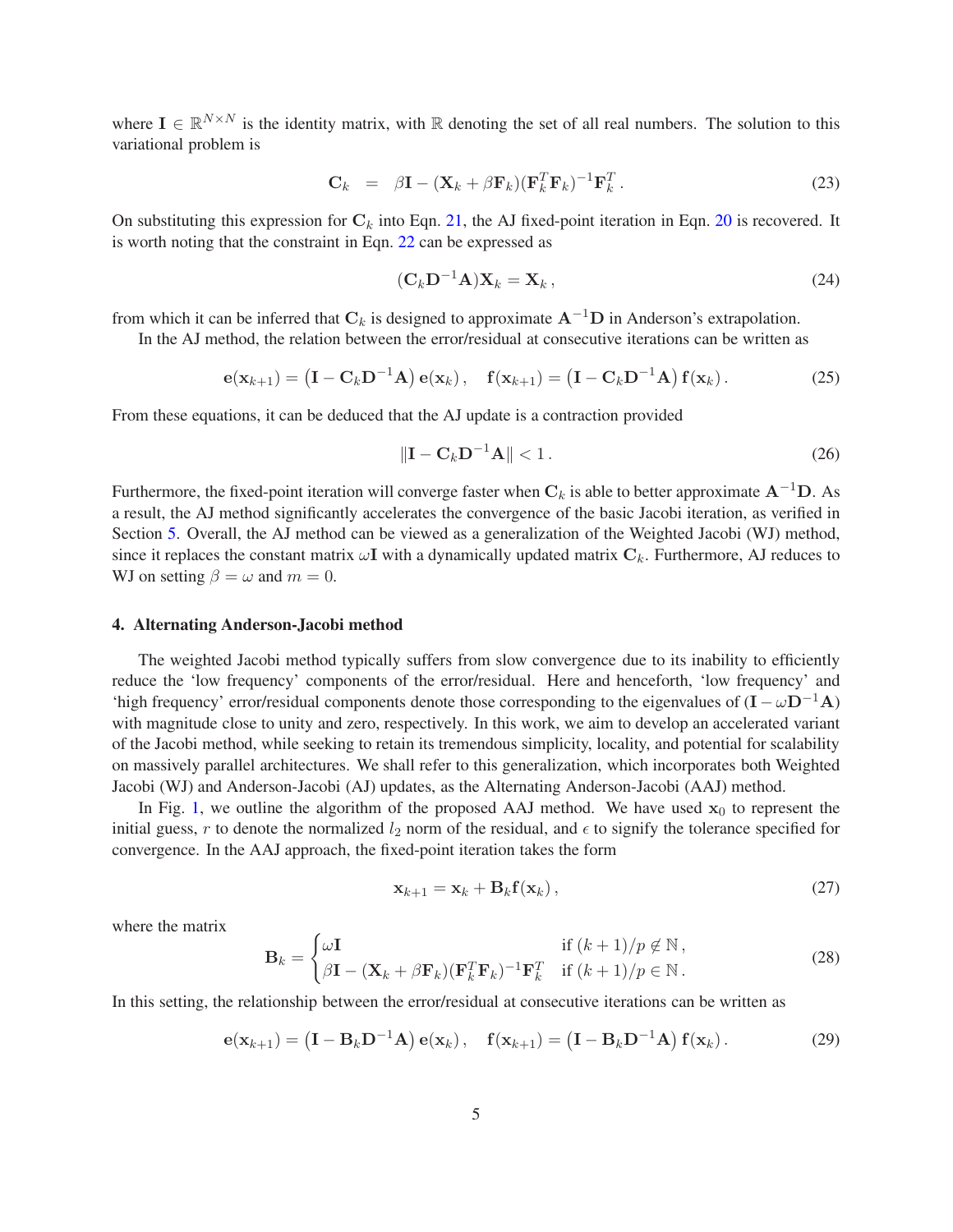It follows that the AAJ update is a contraction provided

$$
\|\mathbf{I} - \mathbf{B}_k \mathbf{D}^{-1} \mathbf{A}\| < 1. \tag{30}
$$

Overall, AAJ represents a generalization of the WJ method wherein the WJ update in Eqn. 11 is replaced with an AJ update described by Eqn. 20 every  $p^{th}$  iteration. It can also be viewed as a generalization of the AJ method in which  $C_k = \omega I$  if  $(k + 1)/p \notin \mathbb{N}$ . Indeed, the AJ method is recovered for  $p = 1$  and the WJ method is recovered in the limit  $p \to \infty$ .



Figure 1: The Alternating Anderson-Jacobi (AAJ) method.

In this work, we have employed Anderson's extrapolation to accelerate the convergence of the Jacobi method. Indeed, we expect such an approach to be effective in the context of other stationary iterative methods, e.g., Richardson iteration, Gauss-Seidel, and Successive Over Relaxation (SOR). Notably, when the proposed approach is developed in the context of the Richardson iteration, the resulting technique—which we shall refer to as the Alternating Anderson-Richardson (AAR) method—represents a generalization of the approach proposed by Khabaza [19]. In particular, the AAR method will reduce to Khabaza's approach on setting  $\omega = 1$ ,  $\beta = 0$ , and  $p = m + 1$ , with the coefficients  $\Gamma_k$  calculated only when the reduction in the residual is smaller than a specified threshold. Most significantly for parallel computing, the AAJ method is more amenable to efficient massively parallel implementation than AJ, due to the reduction in global communication associated with the evaluation of  $\Gamma_k$  in every AJ update.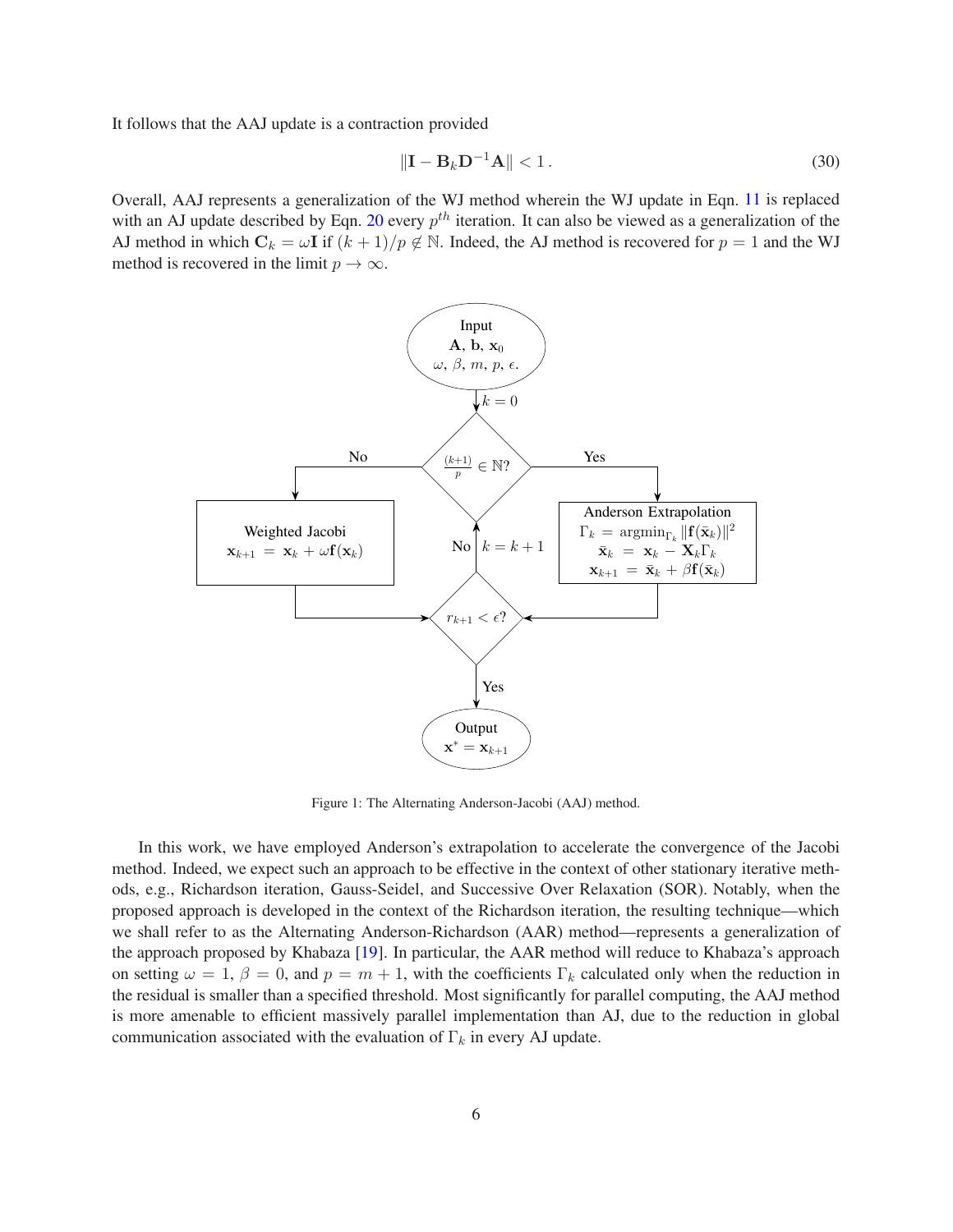#### 5. Results and discussion

In this section, we validate the accuracy and effectiveness of the proposed Alternating Anderson-Jacobi (AAJ) approach in a series of test cases, including nonsymmetric, Poisson, and complex-valued Helmholtz problems. Using finite differences, we discretize the partial differential equations in a domain  $\Omega$  having boundary  $\partial\Omega$  with outward unit normal n. We denote the mesh-size by h and the number of nodes in each direction by  $n_d$ . For the resulting linear systems of equations, we employ the following nomenclature for presenting results and ensuing discussion. We denote each partial differential equation and its associated boundary conditions by 'Problem #', where '#' represents a number. Next, we associate with every linear system a four character label, in which we abbreviate 'Problem #' in the first two characters as 'P#'. We set the third character as either 'a' or 'b', where 'a' denotes a collection of 'P#' systems having the same  $\Omega$  with varying h, whereas 'b' denotes same h with varying Ω. We append a number as the fourth character to indicate the value of  $n_d$ , with values in ascending order. For example, if  $n_d = n_1$ ,  $n_2$ , and  $n_3$  ( $n_1 < n_2 < n_3$ ) are used for discretization, fourth characters of '1', '2', and '3' signify systems with  $n_d = n_1$ ,  $n_2$ , and  $n_3$ , respectively.

We compare the performance of the AAJ method with the Weighted Jacobi (WJ), Anderson-Jacobi (AJ), and Scheduled Relaxation Jacobi (SRJ) [4] fixed-point approaches. In the AJ and AAJ iterations, we employ the Moore-Penrose pseudoinverse [20] for the calculation of  $(\mathbf{F}_k^T \mathbf{F}_k)^{-1}$  since  $\mathbf{F}_k^T \mathbf{F}_k$  can become illconditioned as the iteration proceeds, for large  $m$  in particular. We also compare with the Krylov subspace method GMRES [3], whose efficiency can be significantly enhanced with sophisticated preconditioning schemes such as multigrid [21]. However, such schemes increase the cost per iteration, and pose significant challenges for large-scale parallelization [4]. The aim of the present work is to retain as far as possible the simplicity and computational locality of the classical Jacobi method while substantially accelerating it without need of such advanced preconditioning, thus providing a method well-suited to large-scale parallel implementation. Hence, for the present purposes, we shall compare to GMRES with simple Jacobi preconditioning, using the same inverse diagonal as in the Jacobi iteration. It is worth noting however that, given the relation of Anderson and GMRES iterations [12], if more sophisticated preconditioners are available, they may be expected to benefit AJ and AAJ iterations as well as GMRES.

We perform all calculations using MATLAB [22] on a workstation with the following configuration: Intel Xeon Processor E3-1220 v3 (Quad Core, 3.10GHz Turbo, 8MB), 16GB (2x8GB) 1600MHz DDR3 ECC UDIMM.

#### *5.1. Model problem: Laplace equation*

The Laplace equation is among the most well studied partial differential equations, making it an excellent test case. We generate the corresponding linear systems using second-order finite-differences. Since the matrix  $D^{-1}A$  is independent of the mesh-size h, we only consider systems resulting from varying h with fixed domain Ω. In the Weighted Jacobi (WJ) method, we utilize the optimal relaxation parameter [1] of  $\omega = \omega^* = 2/(\lambda_1 + \lambda_N) = 1$ , where  $\lambda_1$  and  $\lambda_N$  are the minimum and maximum eigenvalues of D<sup>-1</sup>A. In situations where  $\omega^*$  results in a non-convergent iteration due to finite precision, we reduce  $\omega^*$  by 0.01. In the Anderson-Jacobi (AJ) approach, we choose  $\{\beta, m\} = \{0.2, 10\}$ , which we have found to be efficient after an initial traversal of the two-dimensional parameter space. Since  $b = 0$  for the Laplace equation, it is not possible to use the relative residual for the stopping criterion. Instead, we define the normalized residual in this case as

$$
r_{k+1} = \frac{\|\mathbf{f}(\mathbf{x}_k)\|}{\|\mathbf{f}(\mathbf{x}_0)\|},\tag{31}
$$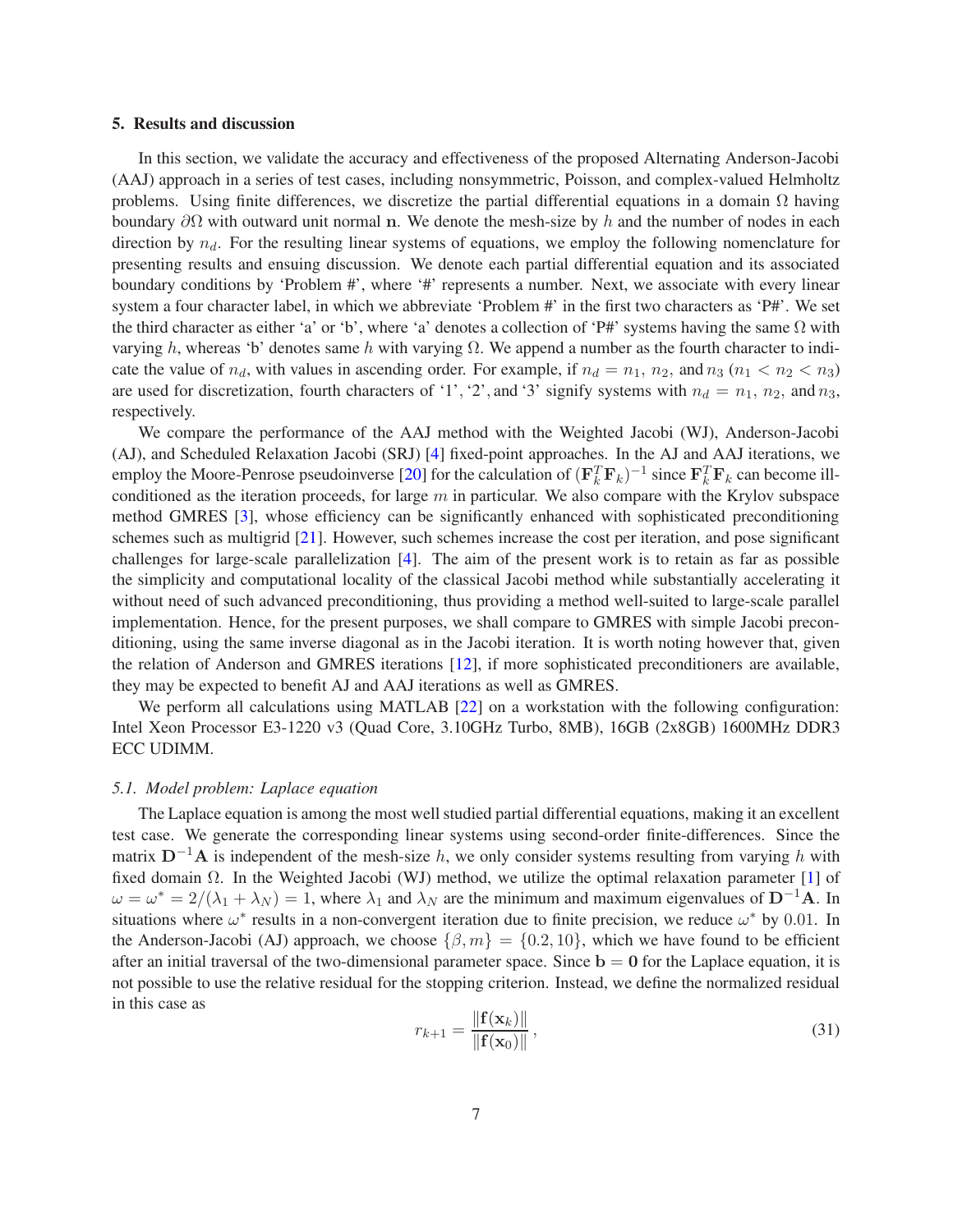and set  $\epsilon = 1 \times 10^{-8}$  as the tolerance for convergence. We employ the same random starting guess while studying the relative performance of different approaches.

#### *5.1.1. One-dimensional Laplace equation*

We first consider the one-dimensional Laplace equation with zero Dirichlet and Neumann boundary conditions:

Problem 1: 
$$
-V_{xx}(x) = 0
$$
 in  $\Omega$ ,  $V(x) = 0$  on  $\partial\Omega$ , (32)

Problem 2: 
$$
-V_{xx}(x) = 0 \text{ in } \Omega, \quad V_x(x) = 0 \text{ on } \partial\Omega,
$$
 (33)

where  $\Omega = (0, L)$ . We choose a domain of size  $L = 100$ , and discretize it using  $n_d = 101, 301, 1001, 3001$ and 10, 001 finite-difference nodes. The matrices A resulting from the discretization of Problems 1 and 2 are positive-definite and positive-semidefinite respectively. Further, their respective solutions are  $x^* = 0$ and  $x^* = c$ , where c is any constant vector.

The parameters within the AAJ method are  $\{\omega, \beta, m, p\}$ , where  $\omega$  and  $\beta$  are the relaxation parameters in the WJ and AJ updates respectively,  $m+1$  is the number of iterates in the Anderson extrapolation history, and p is the frequency of the AJ update. We choose 'P1a1', 'P1a3', 'P2a2', and 'P2a4' as representative systems to perform a parametric study. After a preliminary traversal of the four-dimensional space of parameters, we have found  $\{\omega, \beta, m, p\} = \{0.2, 0.2, 10, 6\}$  to be an efficient set. In Fig. 2, we present the normalized computational time taken when three of these parameters are fixed and the fourth one is varied. We observe that the performance of AAJ is relatively insensitive to the choice of  $\omega$  and  $\beta$ . We find  $m \sim 10$  to be optimal, with a steep increase in time for smaller values. We also notice a drastic reduction in performance for  $p > 10$ , with  $p \sim 6$  being optimal. We have made similar observations for the Poisson and Helmholtz equations, with AAJ again relatively insensitive to the choice of parameters. Overall, we find  $\{\omega, \beta, m, p\}$  =  ${0.2, 0.2, 10, 6}$  to perform appreciably, with solution times of 0.02, 0.10, 0.03, and 0.30 seconds for 'P1a1', 'P1a3', 'P2a2', and 'P2a4' systems, respectively. We shall employ this set of parameters within AAJ for the Laplace, Poisson, and Helmholtz equations.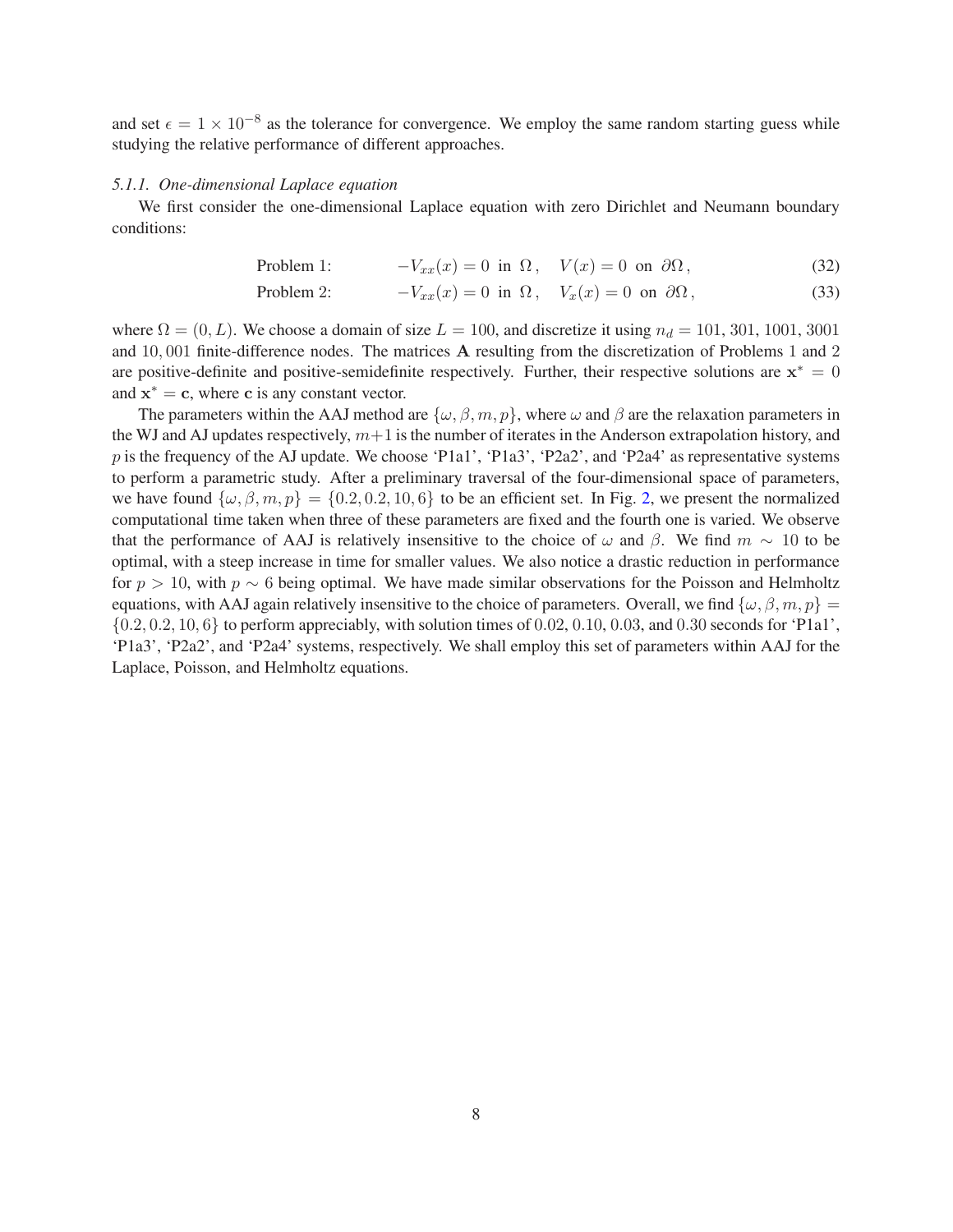

Figure 2: Performance of AAJ for different choices of parameters. The computational times within any curve are normalized with respect to the maximum value in that curve. The linear systems are obtained from the discretization of the one-dimensional Laplace equation with zero Dirichlet and Neumann boundary conditions.

Next, we compare in Fig. 3 the progression of the relative residual during the WJ, AJ, and AAJ fixedpoint iterations. We observe that the AAJ method converges extremely rapidly, while maintaining a relatively high rate of convergence throughout the iteration. In fact, AAJ is able to reduce the normalized residual to  $1 \times 10^{-8}$  in 107 and 72 times fewer iterations compared to WJ for the systems 'P1a1' and 'P2a1', respectively. Remarkably, the AAJ technique also requires fewer iterations to achieve a specified tolerance compared to the AJ method. This suggests that iterates produced by WJ updates are better suited for Anderson extrapolation than those produced by AJ updates. In practice, we find that the WJ iterations effectively reduce 'higher-frequency' components of the error while Anderson extrapolations effectively reduce 'lower-frequency' components, yielding a combined method effective at reducing both.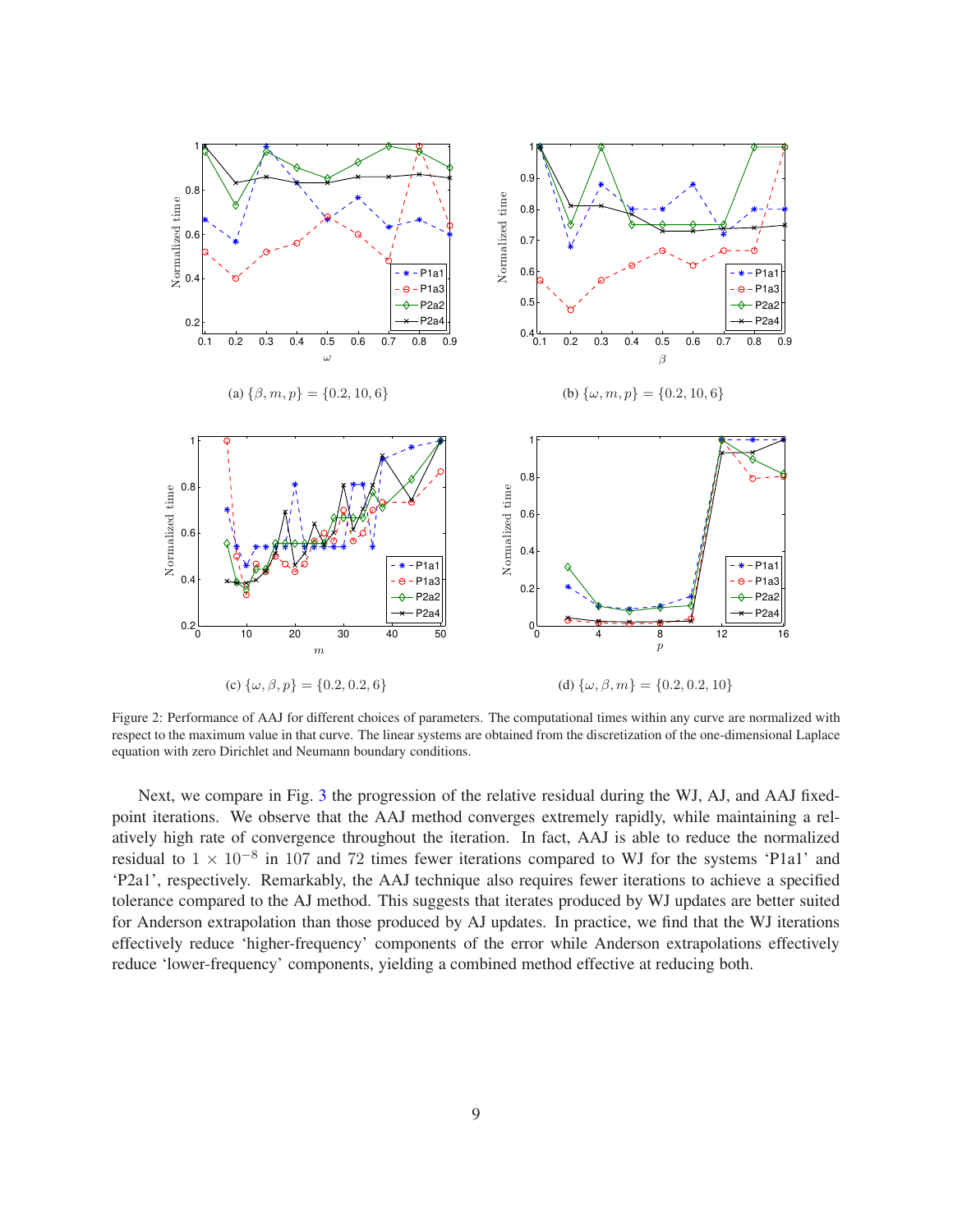

Figure 3: Comparison of the convergence of the WJ, AJ, and AAJ methods. The linear systems are obtained from the discretization of the one-dimensional Laplace equation with zero Dirichlet and Neumann boundary conditions.

Finally, we present in Fig. 4 the speed-ups of the AJ and AAJ methods relative to WJ as a function of system size. It is clear that both AJ and AAJ are able to significantly accelerate the convergence of the WJ method. In fact, AAJ is able to achieve staggering speed-ups in excess of 19, 000 and 100 for the largest systems in the Dirichlet and Neumann problems, respectively. At the same time, AAJ is able to accelerate AJ by up to an order of magnitude. Notably, the trends in the plots indicate that even larger speed-ups of AJ and AAJ over WJ are expected as  $n_d$  is increased. Overall, we conclude that AAJ is not only able to tremendously accelerate the WJ method, but also able to noticeably outperform AJ as well.



Figure 4: Speed-up of AJ and AAJ methods relative to WJ. The linear systems are obtained from the discretization of the onedimensional Laplace equation with zero Dirichlet and Neumann boundary conditions.

#### *5.1.2. Two-dimensional Laplace equation*

The WJ method presented in Section 2 employs a constant relaxation parameter  $\omega$ . However, this condition can be relaxed to accelerate the WJ method, as demonstrated by the recently developed Scheduled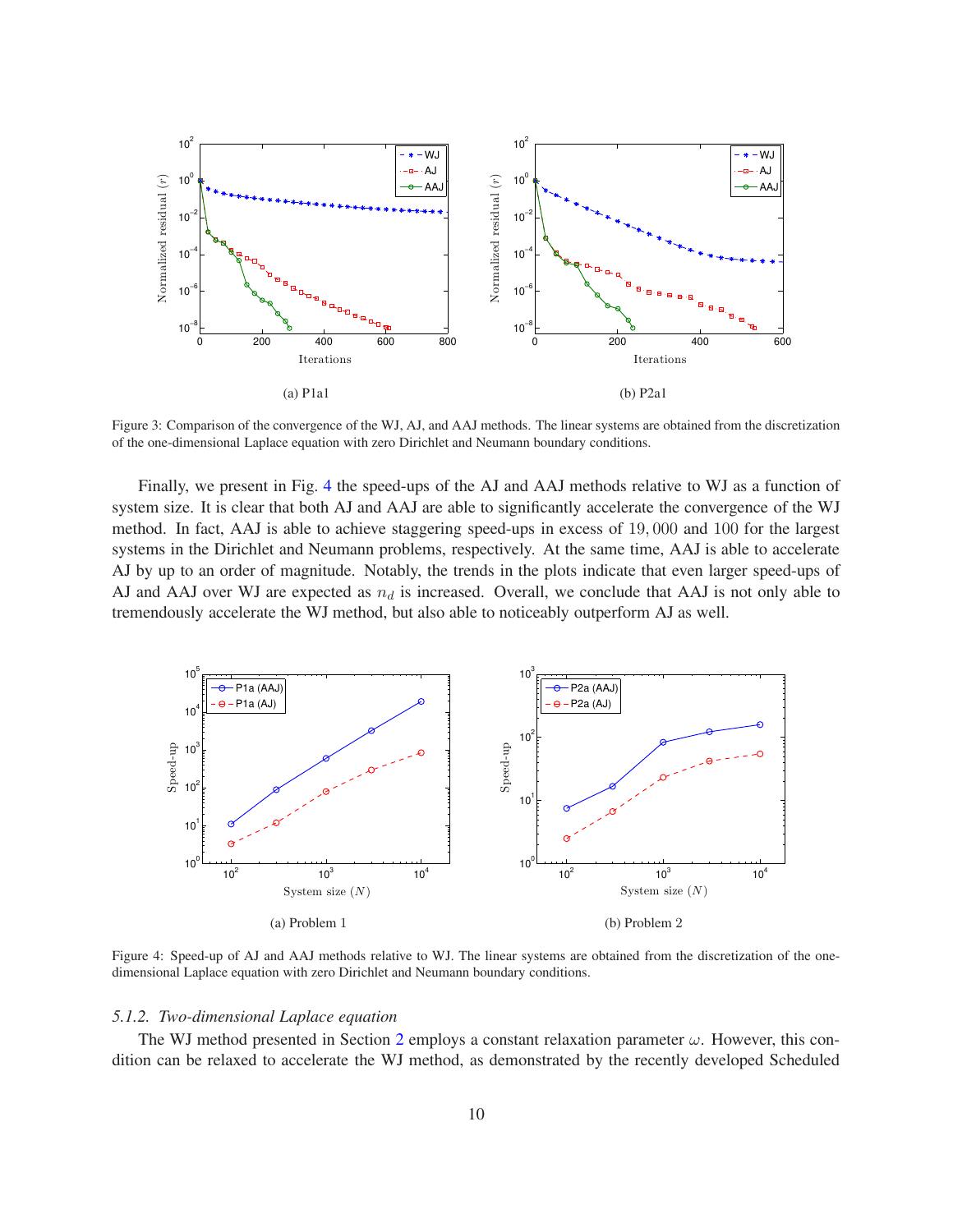Relaxation Jacobi (SRJ) method [4]. In order to facilitate comparison with SRJ, we consider the twodimensional Laplace equation with zero Neumann boundary conditions:

Problem 3: 
$$
-V_{xx}(x,y) - V_{yy}(x,y) = 0 \text{ in } \Omega, \quad \frac{\partial V(x,y)}{\partial \mathbf{n}} = 0 \text{ on } \partial \Omega,
$$
 (34)

where  $\Omega \in \mathbb{R}^2$  is a square with side L. Specifically, we choose  $L = 100$  and  $n_d = 32, 64, 128,$  and 256 finite-difference nodes in each direction. The resulting systems are symmetric positive-semidefinite with solution  $x^* = c$ .

In Fig. 5, we compare the residual as a function of iteration number for the WJ, AJ, AAJ, and SRJ methods. On one hand, SRJ demonstrates significantly larger asymptotic convergence rates compared to WJ. Therefore, in situations where high accuracies are desired, the SRJ method may be expected to significantly outperform the WJ method. On the other hand, WJ quickly reduces the initial residual compared to SRJ, which follows from its ability to rapidly nullify the 'high frequency' components of the error/residual. We find both AJ and AAJ methods require fewer iterations than SRJ, with AAJ demonstrating the most rapid convergence of all.



Figure 5: Convergence of WJ, AJ, AAJ, and SRJ methods for the 'P3a4' system. The linear systems are obtained from discretization of the two-dimensional Laplace equation with zero Neumann boundary conditions.

In Table 1, we compare the ability of the AAJ and SRJ methods to accelerate the WJ method. We observe that AAJ demonstrates larger speed-ups compared to SRJ. Most notably, the performance of AAJ relative to SRJ improves with size of the system.

|            | P <sub>3</sub> a <sub>1</sub> | P3a2 | P3a3 | P3a4 |
|------------|-------------------------------|------|------|------|
| AAJ        | 4.0                           | 14.3 | 44.1 | 61.0 |
| <b>SRJ</b> | 5.0                           | 10.8 | 21.1 | 26.3 |

Table 1: Speed-up of AAJ and SRJ methods relative to WJ. The linear systems are obtained by discretization of the two-dimensional Laplace equation with zero Neumann boundary conditions.

## *5.2. Electronic structure calculations: Poisson and Helmholtz equations*

We now focus on linear systems arising from the discretization of partial differential equations arising in electronic structure calculations. Specifically, we consider the Poisson and complex-valued Helmholtz equations discretized using sixth-order finite differences. As for the Laplace problems, we employ the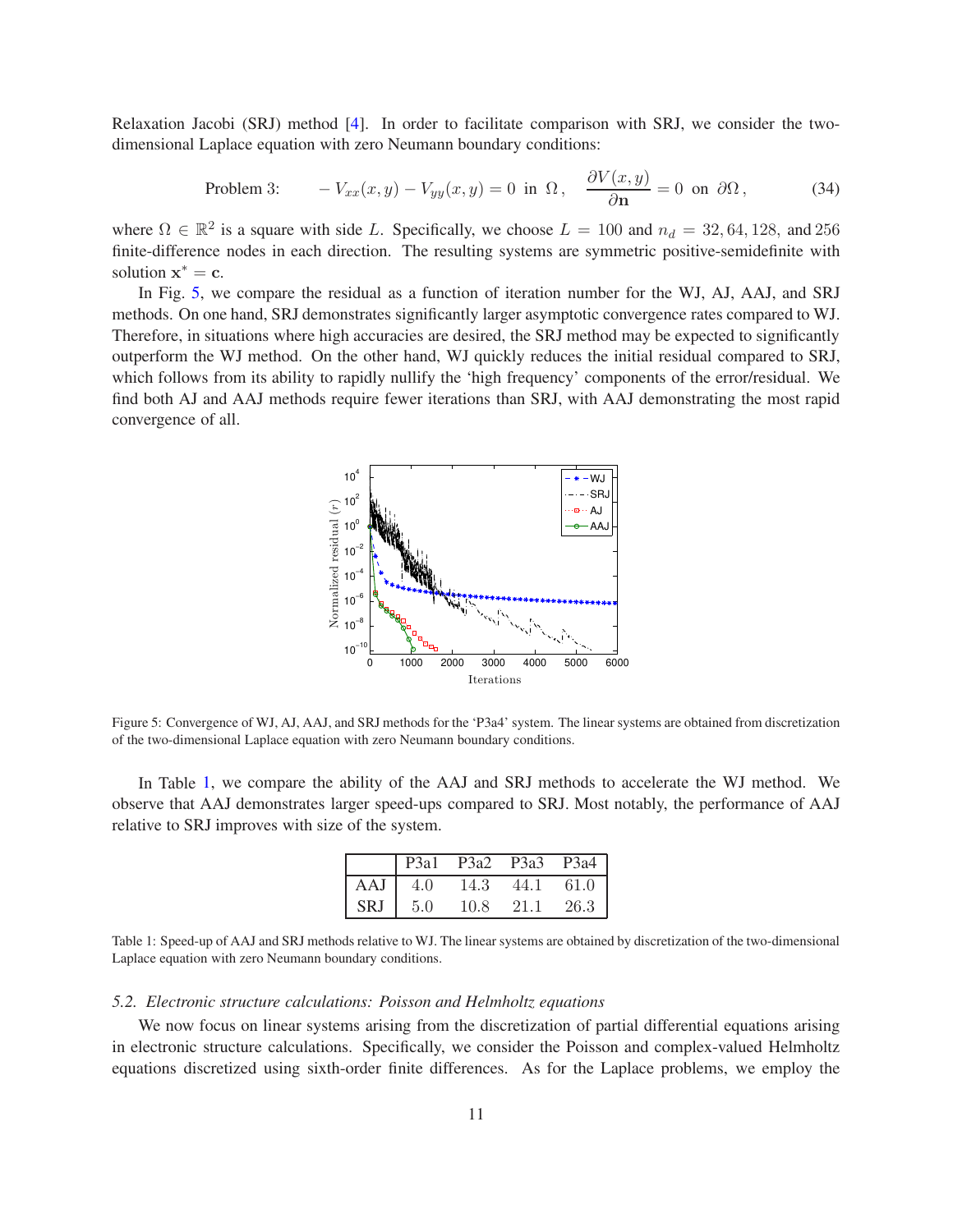optimal relaxation parameter  $\omega^*$  for WJ,  $\{\beta,m\} = \{0.2, 10\}$  for AJ, and  $\{\omega, \beta, m, p\} = \{0.2, 0.2, 10, 6\}$ for AAJ. When comparing with the Krylov subspace method GMRES (restarted every 30 iterations), we calculate the relative residual within the WJ, AJ, and AAJ methods using the relation

$$
r_{k+1} = \frac{\|\mathbf{A}\mathbf{x}_k - \mathbf{b}\|}{\|\mathbf{b}\|} = \frac{\|\mathbf{D}^{-1}\mathbf{A}\mathbf{x}_k - \mathbf{D}^{-1}\mathbf{b}\|}{\|\mathbf{D}^{-1}\mathbf{b}\|} = \frac{\|\mathbf{f}(\mathbf{x}_k)\|}{\|\mathbf{D}^{-1}\mathbf{b}\|}.
$$
 (35)

Above, the second equality follows from the use of the finite-difference approximation with a uniform mesh, whereby the diagonal elements of A (and therefore D) have the same value. Another implication of this property is that the performance of GMRES for the systems  $D^{-1}Ax = D^{-1}b$  and  $Ax = b$  is identical for the discretized problems considered in this section. Unless specified otherwise, we utilize a vector of all ones as the starting guess  $x_0$  and  $\epsilon = 1 \times 10^{-8}$  as the tolerance for convergence.

## *5.2.1. Poisson equation*

We now consider the three-dimensional non-periodic and periodic Poisson equations arising in realspace Density Functional Theory (DFT) [23, 24, 25, 26] and orbital-free Density Functional Theory (OF-DFT) [27, 28] simulations:

Problem 4: 
$$
-\frac{1}{4\pi}\nabla^2 V(\mathbf{r}) = \rho(\mathbf{r}) + b(\mathbf{r})
$$
 in  $\Omega$ ,  $\{V(\mathbf{r}) = 0 \text{ on } \partial\Omega,$  (36)

Problem 5: 
$$
-\frac{1}{4\pi}\nabla^2 V(\mathbf{r}) = \rho(\mathbf{r}) + b(\mathbf{r}) \text{ in } \Omega, \quad \begin{cases} V(\mathbf{r}) = V(\mathbf{r} + L\hat{\mathbf{e}}_i) \text{ on } \partial\Omega, \\ -\hat{\mathbf{e}}_i \cdot \nabla V(\mathbf{r}) = \hat{\mathbf{e}}_i \cdot \nabla V(\mathbf{r} + L\hat{\mathbf{e}}_i) \text{ on } \partial\Omega. \end{cases}
$$
(37)

Above,  $\Omega \in \mathbb{R}^3$  is a cubic domain of side L and  $\hat{\mathbf{e}}_i$  are the unit vectors aligned with the edges of  $\Omega$ . The fields  $\rho(\mathbf{r})$  and  $b(\mathbf{r})$  denote the electron density and nuclear density, respectively.  $\rho(\mathbf{r})$  is calculated by superimposing isolated-atom electron densities. Similarly,  $b(r)$  is evaluated by superimposing the charge densities calculated from the highest occupied angular momentum component of the Troullier-Martins pseudopotential [29] using the finite-difference approximation [30, 28]. In Table 2, we present the nomenclature and details for the various systems of equations corresponding to the aforementioned problems.

| Discretization                              |    |                          |    | Nodes in each direction $(n_d)$ |    |  |
|---------------------------------------------|----|--------------------------|----|---------------------------------|----|--|
| parameters                                  | 30 | 45                       | 60 | 75                              | 90 |  |
| $L = 28.50$ Bohr   P4a1 P4a2 P4a3 P4a4 P4a5 |    |                          |    |                                 |    |  |
| $h = 0.98$ Bohr                             |    | P4b1 P4b2 P4b3 P4b4 P4b5 |    |                                 |    |  |
| $L = 10.26$ Bohr   P5a1 P5a2 P5a3 P5a4 P5a5 |    |                          |    |                                 |    |  |
| $h = 0.68$ Bohr                             |    | P5b1 P5b2 P5b3 P5b4 P5b5 |    |                                 |    |  |

Table 2: Nomenclature for the different linear systems arising from the discretization of the three-dimensional non-periodic and periodic Poisson equations. 'P4a' corresponds to a  $Si<sub>5</sub>H<sub>12</sub>$  cluster with varying h, whereas 'P4b1', 'P4b2', 'P4b3', 'P4b4', and 'P4b5' correspond to  $Si_5H_{12}$ ,  $Si_{17}H_{36}$ ,  $Si_{87}H_{76}$ ,  $Si_{275}H_{172}$ , and  $Si_{525}H_{276}$  clusters, respectively. 'P5a' denotes varying h for a single diamond cubic unit cell of Silicon, whereas 'P5b1', 'P5b2', 'P5b3', 'P5b4', and 'P5b5' correspond to 2, 3, 4, 5, and 6 diamond cubic unit cells of Silicon in each direction with a vacancy. The lattice constant of diamond cubic Silicon is chosen to be 10.26 Bohr.

In Fig. 6, we compare the performance of the AJ, AAJ, and GMRES methods by plotting the time taken as a function of system size. We observe that both AAJ and AJ are able to outperform GMRES, with AAJ comfortably demonstrating the best timings. In particular, AAJ exhibits close to linear scaling with system size, making it an attractive technique for solving large systems of equations. Notably, AAJ achieves a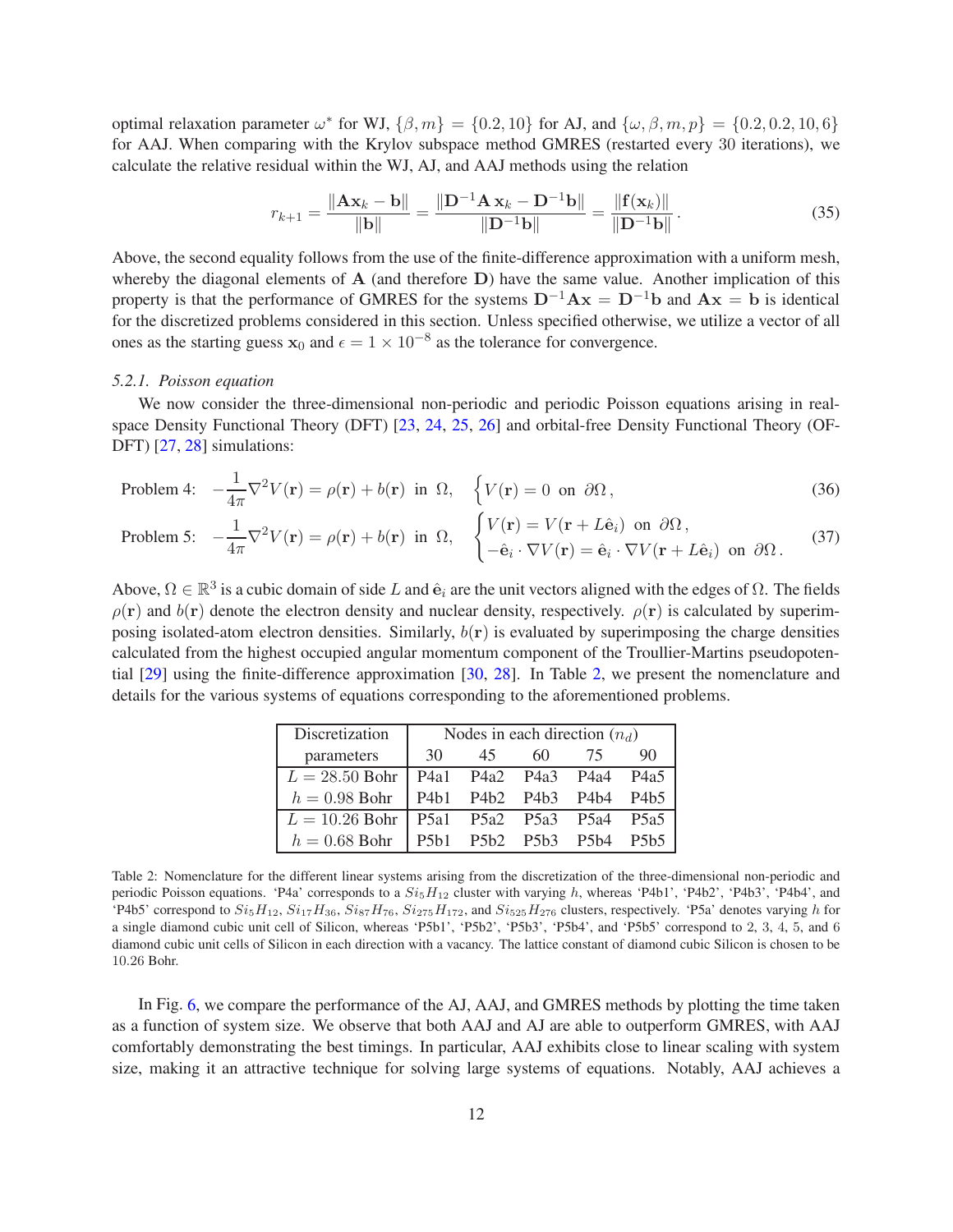speed-up of nearly an order of magnitude over GMRES for systems of size  $N = 729,000$ , with the speedup increasing as the system gets larger. This is indeed verified by the results in Table 3. Significantly, for the 'P4b7' system, AAJ is faster than GMRES and WJ by factors in excess of 20 and 100, respectively.



Figure 6: Performance of AJ, AAJ, and GMRES methods for linear systems obtained from the discretization of the threedimensional non-periodic and periodic Poisson equations.

| Method       |         | Problem 4 | Problem 5                     |         |  |
|--------------|---------|-----------|-------------------------------|---------|--|
|              | P4b6    | P4b7      | P <sub>5</sub> b <sub>6</sub> | P5b7    |  |
| WJ           | 3275.10 | 10030.40  | 1342.02                       | 4157.14 |  |
| A.I          | 331.63  | 766.45    | 87.61                         | 227.52  |  |
| AAJ          | 39.60   | 97.67     | 34.18                         | 85.03   |  |
| <b>GMRES</b> | 682.93  | 2038.26   | 311.09                        | 908.75  |  |

Table 3: Computational time in seconds taken by the WJ, AJ, AAJ, and GMRES approaches. 'P4b6' and 'P4b7' correspond to the  $Si<sub>525</sub>H<sub>276</sub>$  cluster whereas 'P5b6' and 'P5b7' correspond to 6 diamond cubic unit cells of Silicon in each direction with a vacancy. In the label, the last characters of 6 and 7 correspond to  $n_d = 120$  and  $n_d = 150$ , respectively. The linear systems are obtained from the discretization of the three-dimensional non-periodic and periodic Poisson equations.

Next, we study the influence of the quality of the initial guess on the performance of AAJ, for which we choose 'P4a3' as the representative example. Using an in-house code, we perform DFT calculations using the Anderson mixing accelerated SCF method, wherein Eqn. 36 is solved once every SCF iteration. As the iteration progresses towards convergence, the quality of the guess improves by virtue of using the previous step's solution. In Fig. 7, we compare the performance of the AAJ method with the AJ and GMRES techniques for different initial relative residuals. Specifically, we plot in Fig. 7a the time taken for the relative residual to reach  $\epsilon = 1 \times 10^{-8}$ . We also plot in Fig. 7b the time taken to reduce the relative residual by a factor of  $1 \times 10^{-2}$ . We find that AAJ significantly outperforms AJ and GMRES irrespective of the quality of the initial guess. In particular, the performance of AAJ is relatively independent of the nature of the initial guess. Interestingly, the time taken by GMRES and AJ to reduce the relative residual by two orders of magnitude increases as the initial guess gets closer to the converged solution. Based on these observations, we can surmise that the efficiency of AAJ can be partly attributed to its enhanced performance as the relative residual becomes smaller during the linear solve.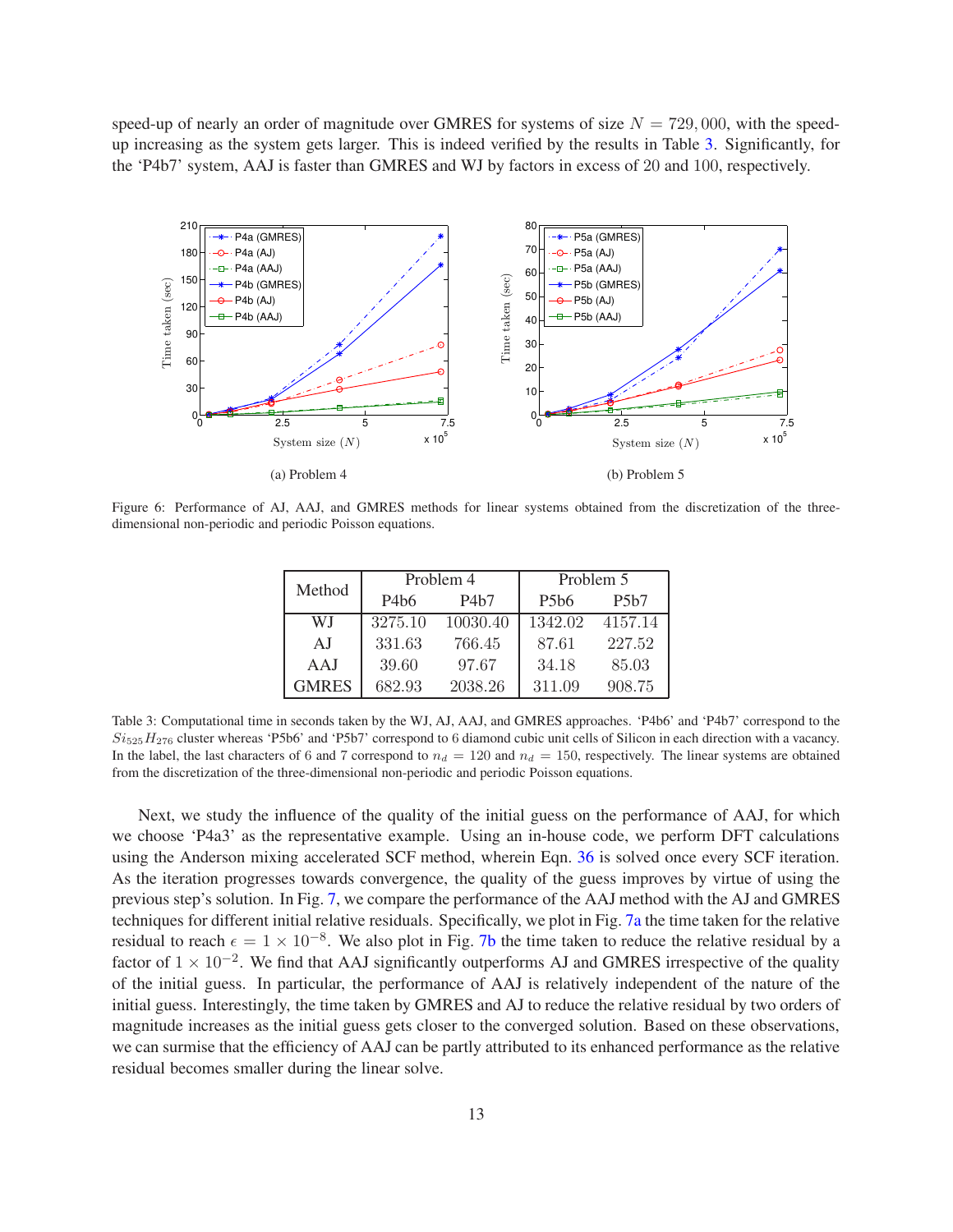

(a) Convergence to a tolerance of  $\epsilon = 1 \times 10^{-8}$ .

(b) Initial relative residual reduction by a factor of 0.01.

Figure 7: Performance of AJ, AAJ, and GMRES methods as a function of the quality of the initial guess. The linear system under consideration is 'P4a3', obtained by the discretization of the three-dimensional non-periodic Poisson equation.

#### *5.2.2. Helmholtz equation*

Next, we consider the Helmholtz equation arising in periodic real-space OFDFT calculations [31, 27]:

Problem 6: 
$$
-\frac{1}{4\pi}\nabla^2 V(\mathbf{r}) + QV(\mathbf{r}) = P \rho^{\alpha}(\mathbf{r})
$$
 in  $\Omega$ , 
$$
\begin{cases} V(\mathbf{r}) = V(\mathbf{r} + L\hat{\mathbf{e}}_i) \text{ on } \partial\Omega, \\ -\hat{\mathbf{e}}_i \cdot \nabla V(\mathbf{r}) = \hat{\mathbf{e}}_i \cdot \nabla V(\mathbf{r} + L\hat{\mathbf{e}}_i) \text{ on } \partial\Omega, \end{cases}
$$
(38)

where  $\Omega \in \mathbb{R}^3$  is a cubic domain of side L. The constants  $\alpha = \frac{5}{6} + \frac{\sqrt{5}}{6}$  $\frac{\pi}{6}$ ,  $P = 0.0296 + i \cdot 0.0217$ , and  $Q = -0.1284 - i 0.1269$ . The resulting matrices **A** are complex-symmetric non-Hermitian. As before, the electron density  $\rho(\mathbf{r})$  is evaluated by superimposing isolated-atom electron densities. In Table 4, we present the nomenclature for the resulting systems of equations.

| Discretization                             | Nodes in each direction $(n_d)$ |    |     |     |    |
|--------------------------------------------|---------------------------------|----|-----|-----|----|
| parameters                                 | 30                              | 45 | 60. | 75. | 90 |
| $L = 7.65$ Bohr   P6a1 P6a2 P6a3 P6a4 P6a5 |                                 |    |     |     |    |
| $h = 0.51$ Bohr   P6b1 P6b2 P6b3 P6b4 P6b5 |                                 |    |     |     |    |

Table 4: Nomenclature for the different linear systems of equations arising from the discretization of the three-dimensional periodic Helmholtz equation. 'P6a' denotes a single face centered cubic (FCC) unit cell of Aluminum with varying  $h$ , whereas 'P6b1', 'P6b2', 'P6b3', 'P6b4', and 'P6b5' correspond to 2, 3, 4, 5, and 6 FCC unit cells of Aluminum in each direction, with a vacancy. The lattice constant of FCC Aluminum is chosen to be 7.65 Bohr.

In Fig. 8, we compare the performance of the AJ, AAJ, and GMRES methods for the aforedescribed linear systems of equations. It is clear that AJ and AAJ are again able to outperform GMRES, with AAJ demonstrating the best performance. Furthermore, AAJ is able to achieve close to linear scaling with system size, and therefore its performance relative to AJ and GMRES increases for larger systems. In particular, AAJ demonstrates nearly an order of magnitude speed-up over GMRES for the 'P6a5' system. It is worth noting that unlike GMRES and AJ, which show large differences in solution times for fixed-domain and fixed-mesh cases, AAJ has nearly identical performance. Overall, we conclude that AAJ represents a highly efficient method compared to Krylov subspace methods like GMRES, even for complex non-Hermitian linear systems of equations.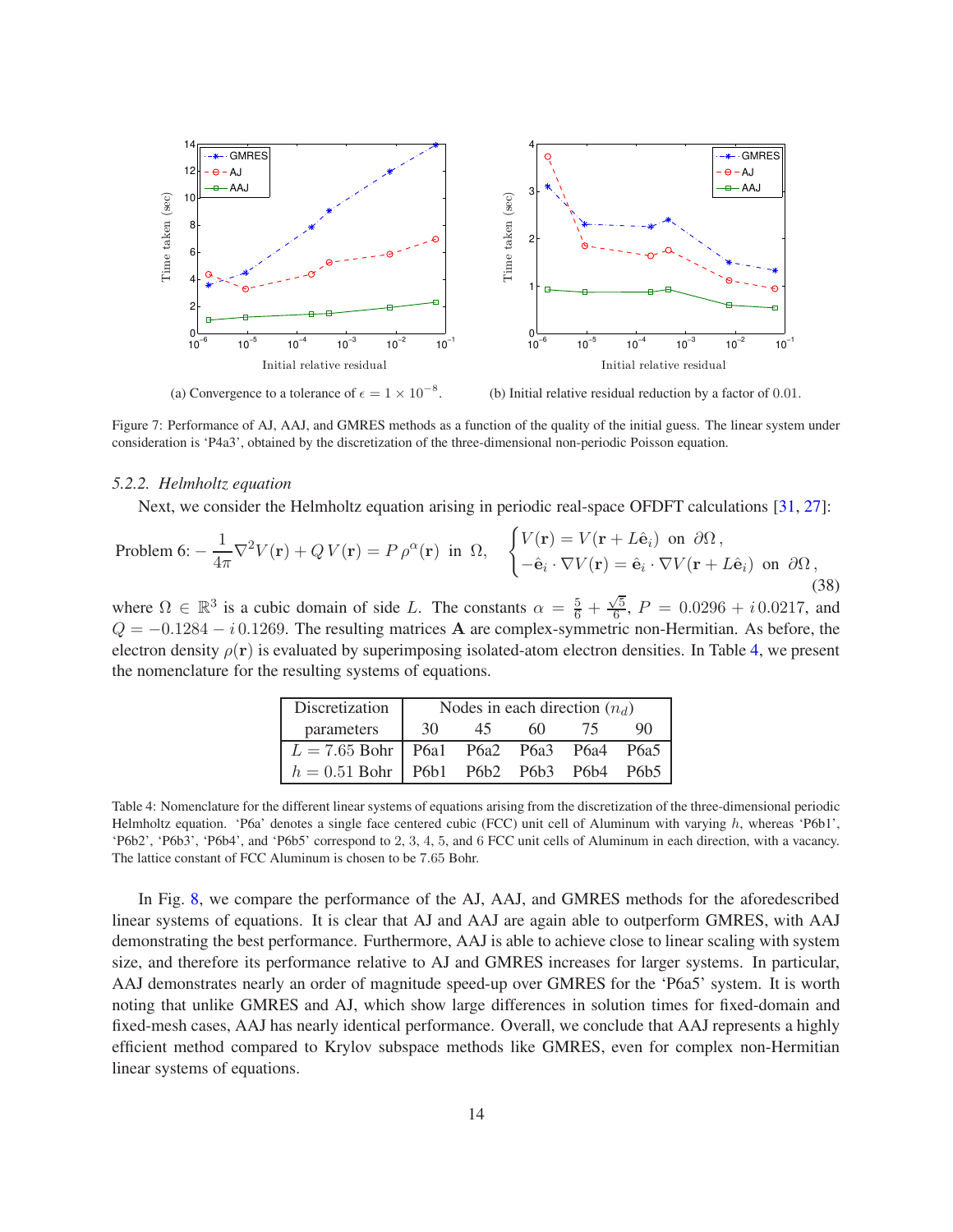

Figure 8: Performance of AJ, AAJ, and GMRES methods for the linear systems obtained from the discretization of the threedimensional periodic Helmholtz equation.

The superior performance of AJ/AAJ compared to GMRES merits further consideration. Notably, when Anderson's extrapolation with complete history ( $m = \infty$ ) is applied to the Richardson iteration, it is equivalent to GMRES without restart in exact arithmetic [12]. This is because GMRES and Anderson's method utilize the same Krylov subspace—albeit with a different parametrization—within which the residual is minimized. In numerical computations, non-restarted Jacobi preconditioned GMRES is expected to perform favorably compared to complete-history AJ/AAJ since linear dependency within the Krylov subspace is prevented through orthogonalization. However, restarted GMRES is almost always employed in practice to reduce orthogonalization and storage costs. Similarly, finite mixing histories are essential to the performance of AJ/AAJ. A significant difference between the GMRES restart and the finite-history AJ/AAJ used in practice is that the restart in GMRES starts the approach afresh, while the AJ/AAJ methods retain a constant mixing history size. Leveraging more such history information at each iteration may contribute to the superior performance of AJ/AAJ over GMRES in practice. A more complete understanding of why AJ is able to outperform GMRES and why AAJ is able to outperform AJ is a worthy subject of further research, which the authors are pursuing presently.

## *5.3. Matrix Market: Nonsymmetric matrices*

Finally, we demonstrate the generality of AAJ by considering nonsymmetric linear systems obtained via finite-element discretizations. Specifically, we consider the FIDAPM series of matrices in the Matrix Market<sup>1</sup> repository. In Table 5, we present the computational time taken by AAJ and GMRES for three of these systems. Within AAJ, we choose two values of the relaxation parameter  $\beta = \omega$ , while retaining  ${m, p} = {10, 6}$  as in all the previous examples. We compare the results so obtained with GMRES for two choices of restarts: 30 and 750 iterations. In order to ensure a fair comparison, we use Jacobi preconditioning with GMRES, i.e., we solve the system  $D^{-1}Ax = D^{-1}b$ , using the same  $D^{-1}$  as in the Jacobi iteration. The tolerance for the relative residual is set to  $\epsilon = 1 \times 10^{-8}$  and a vector of all ones is used as the starting guess  $x_0$ . We observe that AAJ is able to outperform GMRES for these nonsymmetric finite-element matrices and choice of parameters. Overall, while applicable to nonsymmetric systems with a variety of spectra, we find that AAJ is generally less efficient for systems wherein the smallest real part of the eigenvalues of D−1A are negative, as may be expected given its Jacobi aspect. As an example, for the

<sup>1</sup> http://math.nist.gov/MatrixMarket/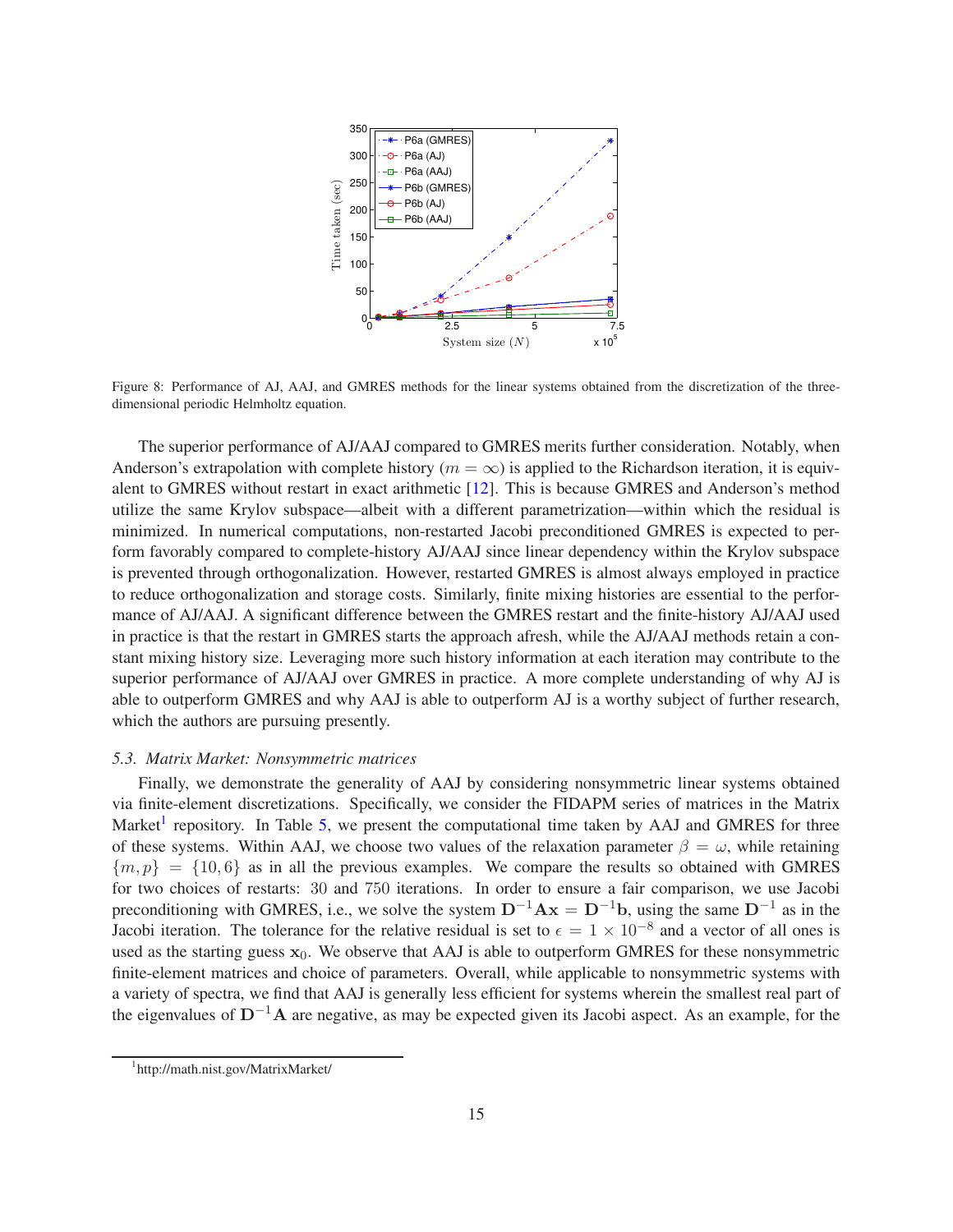'utm300' system in the TOKAMAK collection, GMRES with restart of 150 is factor of 1.2 faster than AAJ with  $\{\omega, \beta, m, p\} = \{0.3, 0.3, 150, 6\}.$ 

| Matrix   | /V   | AAJ           |               | GMRES for $D^{-1}A x = D^{-1}b$    |        |  |
|----------|------|---------------|---------------|------------------------------------|--------|--|
|          |      | $\beta = 0.3$ | $\beta = 0.4$ | $restart = 30 \quad restart = 750$ |        |  |
| fidap008 | 3096 | 315.05        | 152.72        |                                    | 877.14 |  |
| fidap029 | 2870 | 0.009         | 0.007         | 0.014                              | 0.014  |  |
| fidapm37 | 9152 | 91.76         | 26.40         | -                                  | 233.89 |  |

Table 5: Time taken in seconds by AAJ and GMRES for linear systems from Matrix Market. In the table, '-' indicates that convergence was not achieved within 1000 sec.

#### 6. Concluding remarks

We have employed Anderson extrapolation to accelerate the classical Jacobi iterative method for the solution of large, sparse linear systems. The resulting Alternating Anderson-Jacobi (AAJ) method combines weighted Jacobi iterations with periodic Anderson extrapolations to produce a technique which retains as far as possible the essential simplicity and computational locality of the classical Jacobi method while accelerating convergence substantially. The efficacy of the method was demonstrated in a series of test cases, including nonsymmetric systems as well as 3D Poisson and complex-valued Helmholtz problems arising in electronic structure calculations. The proposed approach was shown to scale very favorably with system size, and possess a small prefactor, even in the absence of a preconditioner. In particular, AAJ was not only able to accelerate the classical Jacobi iteration by factors in excess of 10,000, but also substantially outperform GMRES in the problems considered, with relative speed-up increasing with system size. The simplicity and locality of the AAJ method make it an attractive alternative for solving large, sparse linear systems on massively parallel computers, which is currently being pursued by the authors. Additional mathematical analysis which provides further insights into the performance of the method is also a worthy subject for future research.

## 7. Acknowledgements

This work was performed, in part, under the auspices of the U.S. Department of Energy by Lawrence Livermore National Laboratory under Contract DE-AC52-07-NA27344 and the Exascale Co-design Center for Materials in Extreme Environments supported by Office of Science Advanced Scientific Computing Research Program. The authors also gratefully acknowledge the support of National Science Foundation under Grant Number 1333500.

## References

- [1] Y. Saad, Iterative Methods for Sparse Linear System (2nd ed), SIAM, 2003.
- [2] J. R. Shewchuk, An introduction to the conjugate gradient method without the agonizing pain, 1994.
- [3] Y. Saad, M. H. Schultz, SIAM Journal on scientific and statistical computing 7 (1986) 856–869.
- [4] X. I. Yang, R. Mittal, Journal of Computational Physics 274 (2014) 695 708.
- [5] D. G. Anderson, Journal of the Association for Computing Machinery 12 (1965) 547–560.